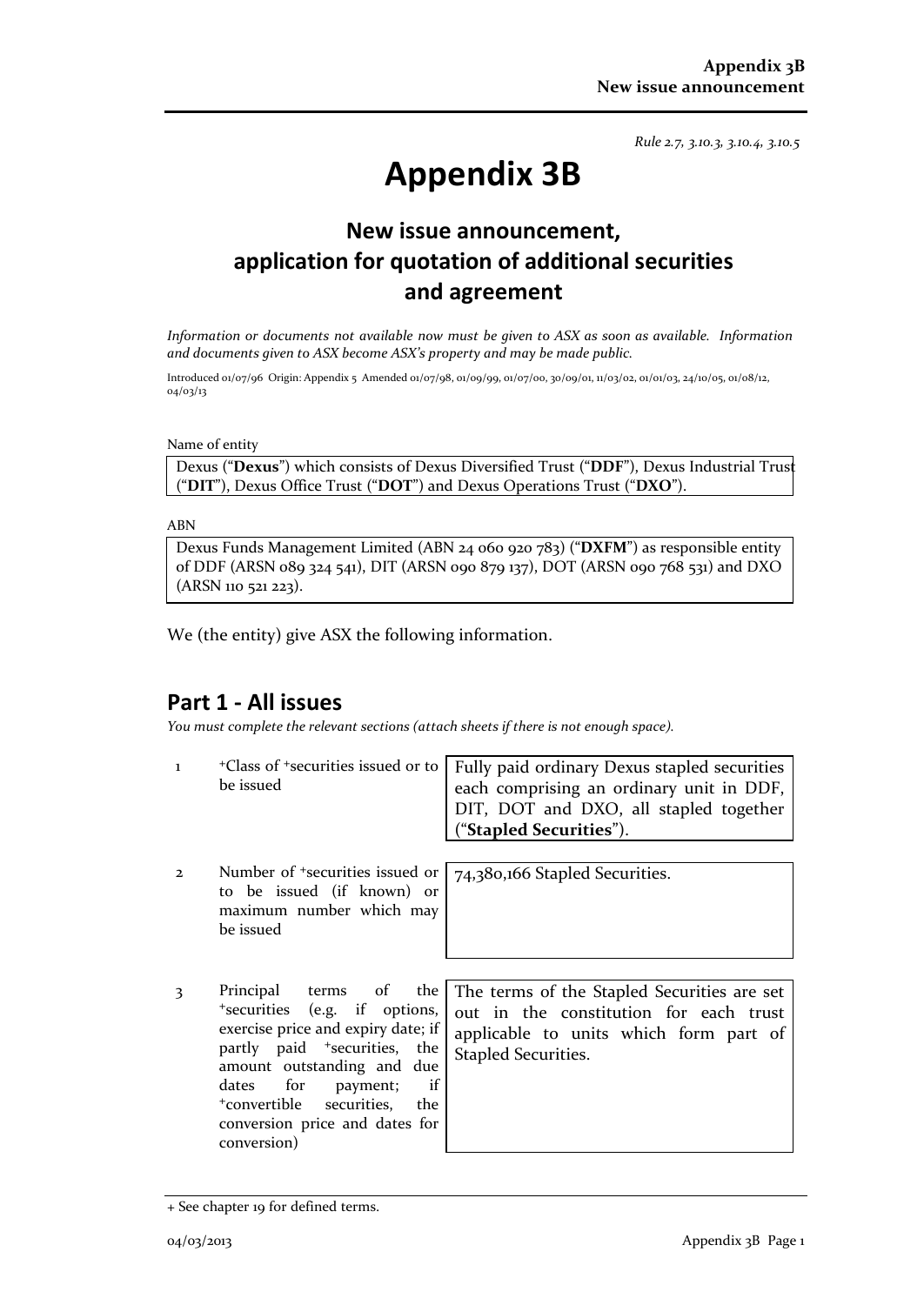4 Do the +securities rank equally in all respects from the +issue date with an existing +class of quoted +securities?

> If the additional +securities do not rank equally, please state:

- the date from which they do
- the extent to which they participate for the next dividend, (in the case of a trust, distribution) or interest payment
- the extent to which they do not rank equally, other than in relation to the next dividend, distribution or interest payment

Yes. The Stapled Securities will be fully paid and from the date of issue will rank equally for distributions and other rights with existing Stapled Securities (including that the new Stapled Securities will be entitled to the full distribution for the six months ending 30 June 2019).

5 Issue price or consideration | \$12.10 per Stapled Security.

6 Purpose of the issue (If issued as consideration for the acquisition of assets, clearly identify those assets)

6a Is the entity an +eligible entity that has obtained security holder approval under rule 7.1A? No.

> If Yes, complete sections 6b – 6h *in relation to the +securities the subject of this Appendix 3B*, and comply with section 6i

- 6b The date the security holder resolution under rule 7.1A was passed
- 6c Number of +securities issued without security holder approval under rule 7.1

Not applicable.

Not applicable.

The purpose of this equity raising is to partially fund the acquisition of a 75% ownership interest in 80, Collins Street, Melbourne as announced to the market on 2 May 2019.

<sup>+</sup> See chapter 19 for defined terms.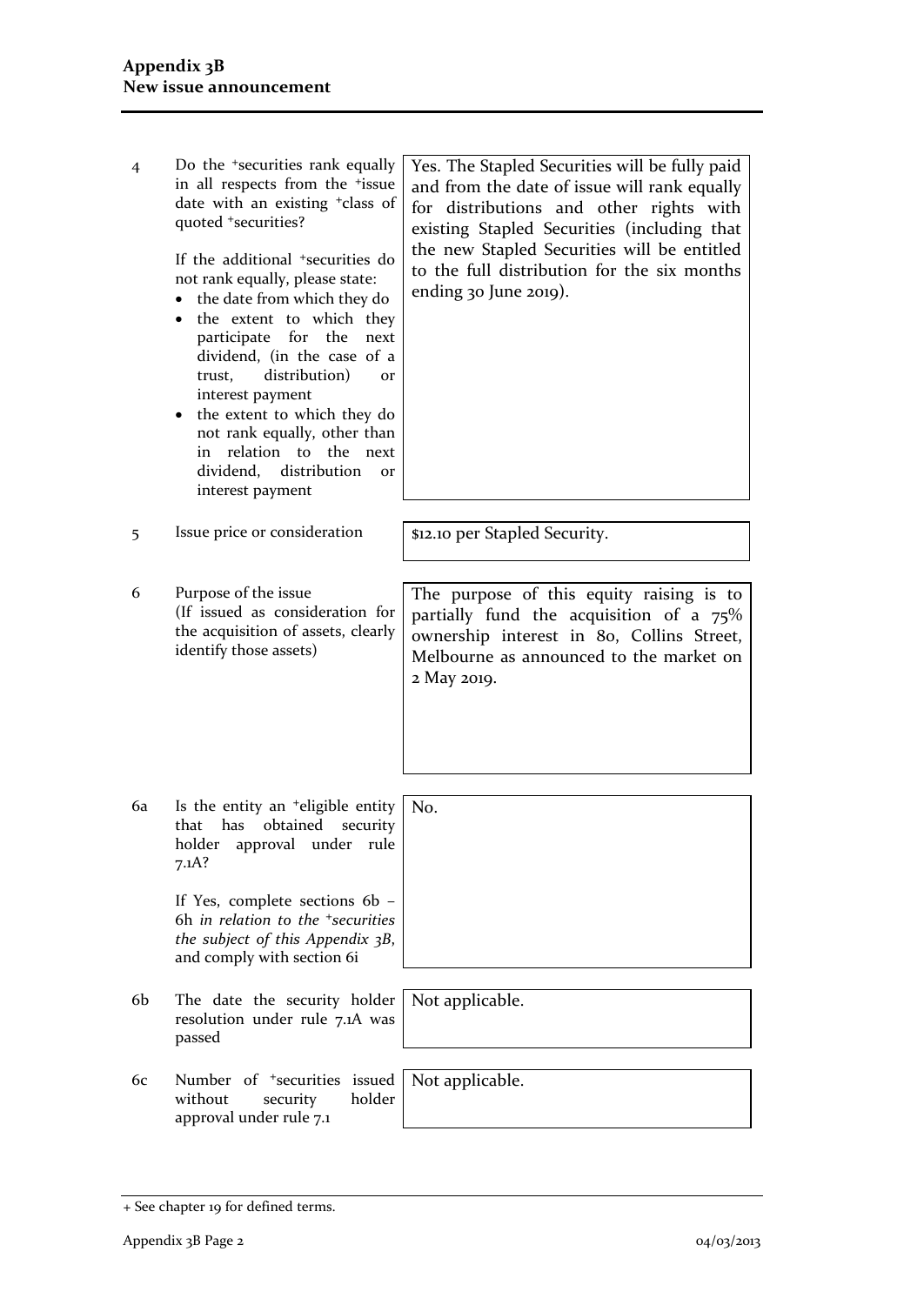- 6d Number of +securities issued with security holder approval under rule 7.1A
- 6e Number of +securities issued with security holder approval under rule 7.3, or another specific security holder approval (specify date of meeting)
- 6f Number of +securities issued under an exception in rule 7.2
- 6g If +securities issued under rule 7.1A, was issue price at least 75% of 15 day VWAP as calculated under rule 7.1A.3? Include the +issue date and both values. Include the source of the VWAP calculation.
- 6h If +securities were issued under rule 7.1A for non-cash consideration, state date on which valuation of consideration was released to ASX Market Announcements
- 6i Calculate the entity's remaining issue capacity under rule 7.1 and rule 7.1A – complete Annexure 1 and release to ASX Market Announcements
- 7 +Issue dates

Note: The issue date may be prescribed by ASX (refer to the definition of issue date in rule 19.12). For example, the issue date for a pro rata entitlement issue must comply with the applicable timetable in Appendix 7A.

Cross reference: item 33 of Appendix 3B.

8 Number and <sup>+</sup>class of all <sup>+</sup>securities quoted on ASX (*including* the <sup>+</sup>securities in section 2 if applicable)

| Number        | <sup>+</sup> Class                               |
|---------------|--------------------------------------------------|
| 1,091,577,043 | Fully paid ordinary<br><b>Stapled Securities</b> |

Not applicable.

Not applicable.

Not applicable.

Not applicable.

Not applicable.

Not applicable.

Wednesday, 8 May 2019

<sup>+</sup> See chapter 19 for defined terms.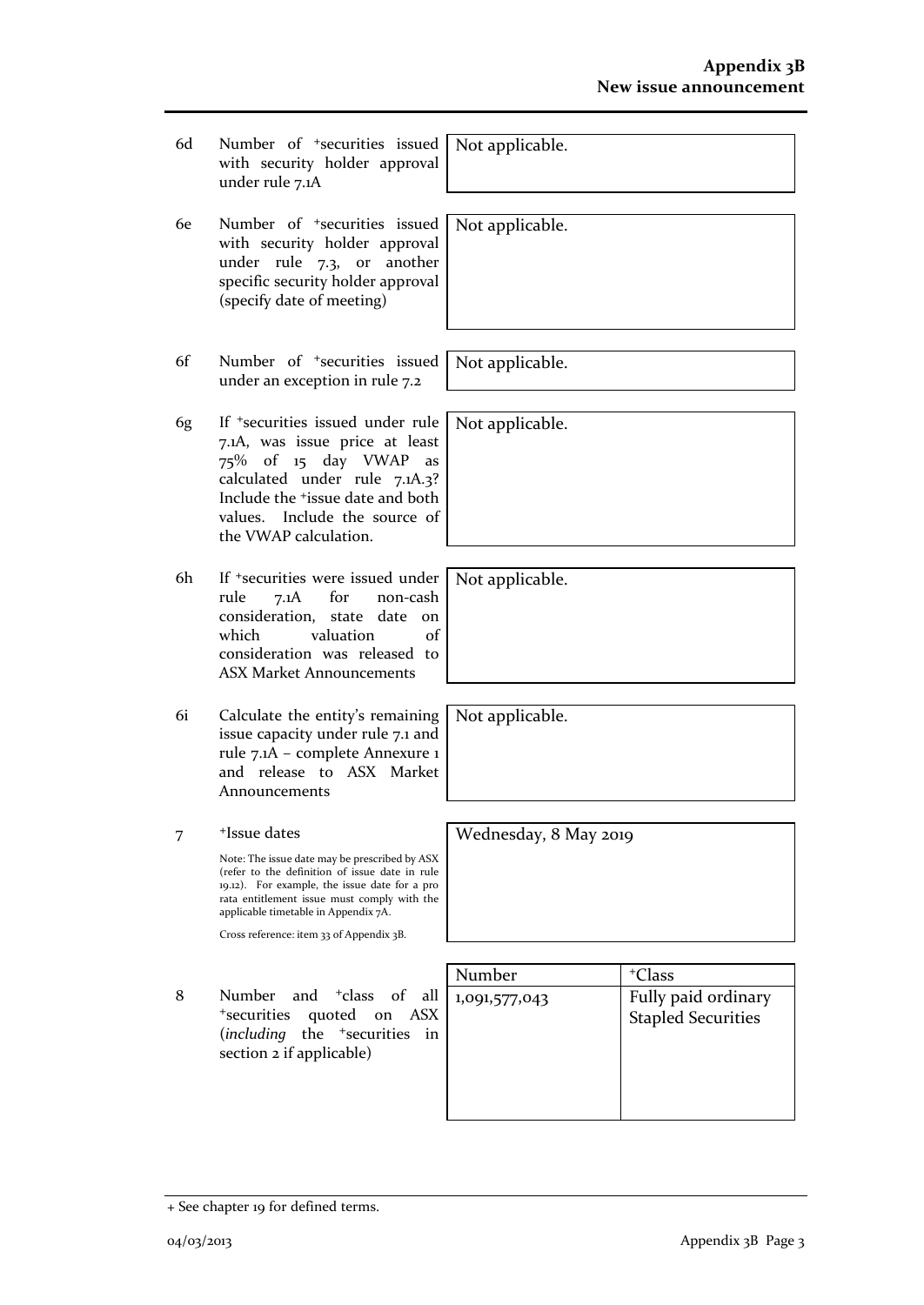9 Number and <sup>+</sup>class of al <sup>+</sup>securities not quoted on ASX (*including* the <sup>+</sup>securities in section 2 if applicable)

|    | Number              | <sup>+</sup> Class |
|----|---------------------|--------------------|
| 11 | Notes with an       | Notes.             |
| X  | aggregate principal |                    |
| n  | amount of A\$425    |                    |
|    | million.            |                    |
|    |                     |                    |
|    |                     |                    |
|    |                     |                    |

10 Dividend policy (in the case of a trust, distribution policy) on the increased capital (interests)

Same as existing securities from the date of issue.

# **Part 2 - Pro rata issue**

| 11                | holder<br>security<br>approval<br>ls<br>required?                                                                                                                                                       | Not applicable. |
|-------------------|---------------------------------------------------------------------------------------------------------------------------------------------------------------------------------------------------------|-----------------|
| $12 \overline{ }$ | Is the issue renounceable or non-<br>renounceable?                                                                                                                                                      | Not applicable. |
| 13                | Ratio in which the <sup>+</sup> securities<br>will be offered                                                                                                                                           | Not applicable. |
| 14                | <sup>+</sup> Class of <sup>+</sup> securities to which the<br>offer relates                                                                                                                             | Not applicable. |
| 15                | +Record<br>determine<br>date<br>to<br>entitlements                                                                                                                                                      | Not applicable. |
| 16                | Will<br>different<br>holdings<br>on<br>registers (or subregisters) be<br>calculating<br>aggregated<br>for<br>entitlements?                                                                              | Not applicable. |
| 17                | Policy for deciding entitlements<br>in relation to fractions                                                                                                                                            | Not applicable. |
| 18                | Names of countries in which the<br>entity has security holders who<br>will not be<br>sent new offer<br>documents<br>Note: Security holders must be told how their<br>entitlements are to be dealt with. | Not applicable. |
|                   | Cross reference: rule 7.7.                                                                                                                                                                              |                 |
| 19                | Closing date for<br>receipt<br>of<br>acceptances or renunciations                                                                                                                                       | Not applicable. |

<sup>+</sup> See chapter 19 for defined terms.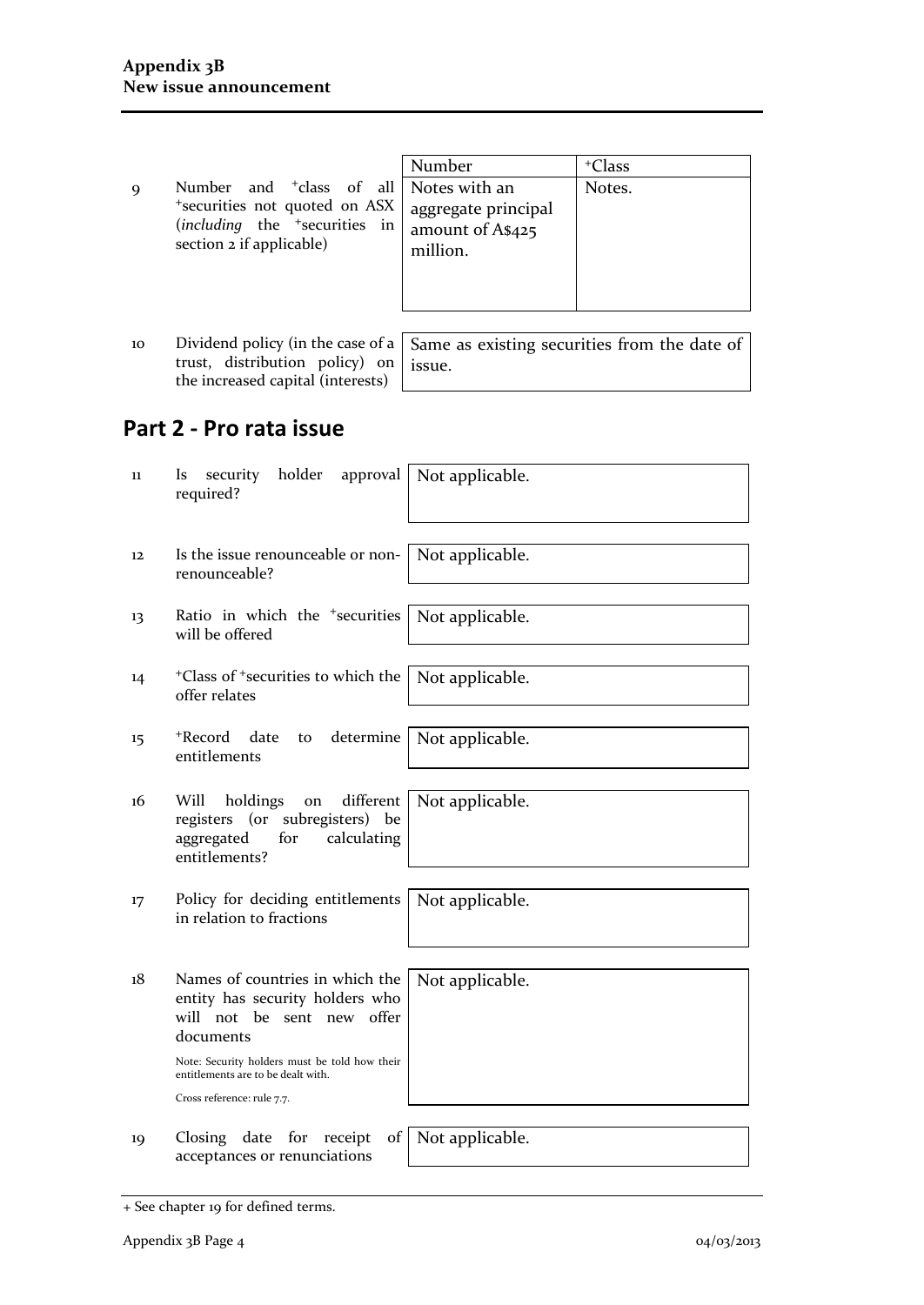| 20 | Names of any underwriters                                                                                                                                                           | Not applicable. |
|----|-------------------------------------------------------------------------------------------------------------------------------------------------------------------------------------|-----------------|
| 21 | Amount of any underwriting fee<br>or commission                                                                                                                                     | Not applicable. |
| 22 | Names of any brokers to the<br>issue                                                                                                                                                | Not applicable. |
| 23 | Fee or commission payable to<br>the broker to the issue                                                                                                                             | Not applicable. |
| 24 | Amount of any handling fee<br>payable to brokers who lodge<br>acceptances or renunciations on<br>behalf of security holders                                                         | Not applicable. |
| 25 | If the issue is contingent on<br>security holders' approval, the<br>date of the meeting                                                                                             | Not applicable. |
| 26 | Date entitlement and acceptance<br>form and offer documents will<br>be sent to persons entitled                                                                                     | Not applicable. |
| 27 | If the entity has issued options,<br>and the terms entitle option<br>holders<br>participate<br>to<br>on<br>exercise, the date on which<br>notices will be sent to option<br>holders | Not applicable. |
| 28 | Date rights trading will begin (if<br>applicable)                                                                                                                                   | Not applicable. |
| 29 | Date rights trading will end (if<br>applicable)                                                                                                                                     | Not applicable. |
| 30 | How do security holders sell<br>their entitlements in full through<br>a broker?                                                                                                     | Not applicable. |
| 31 | How do security holders sell part<br>of their entitlements through a<br>broker<br>and<br>accept<br>for<br>the<br>balance?                                                           | Not applicable. |

<sup>+</sup> See chapter 19 for defined terms.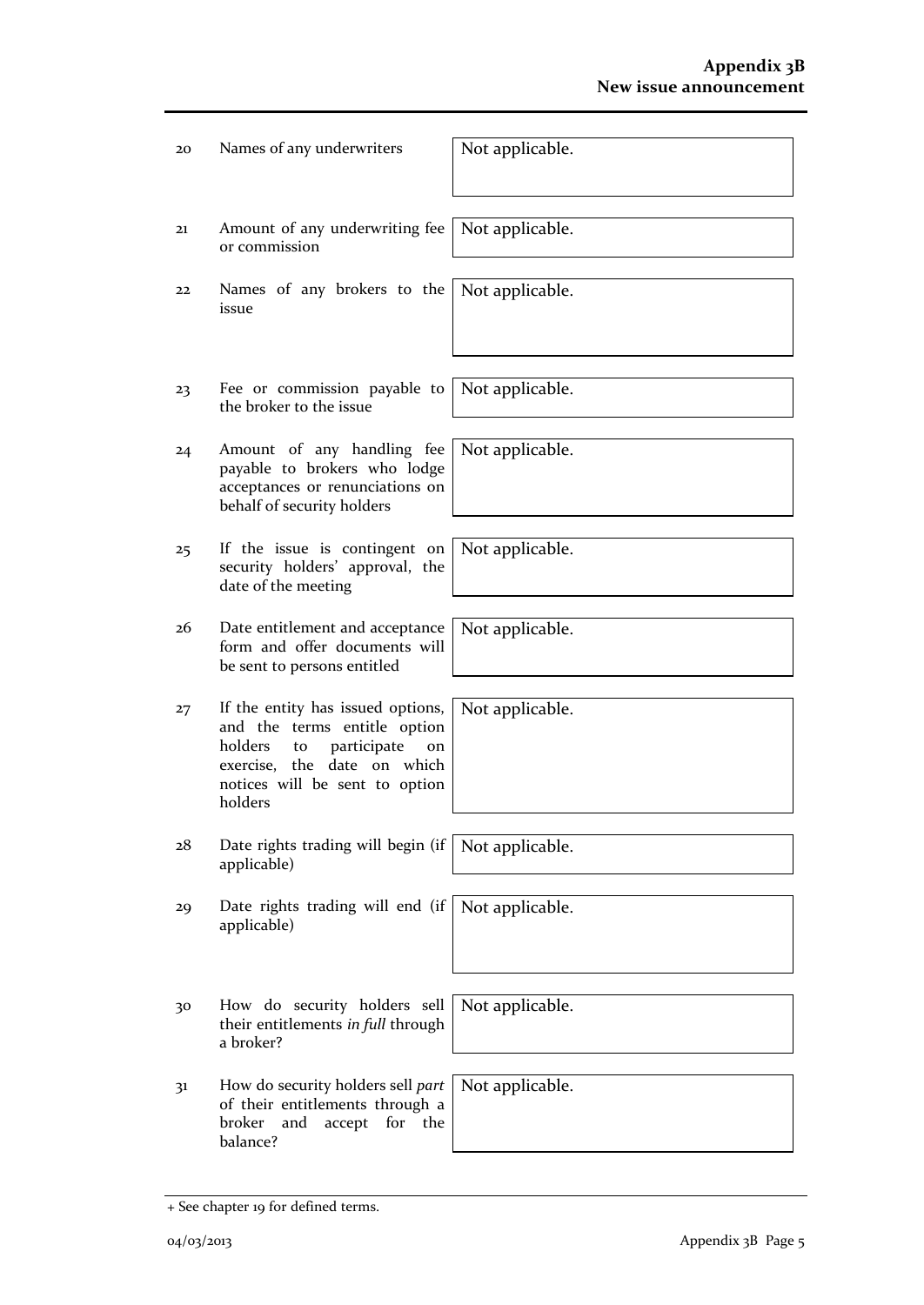32 How do security holders dispose of their entitlements (except by sale through a broker)?

Not applicable.

33 <sup>+</sup>Issue date Not applicable.

# **Part 3 - Quotation of securities**

*You need only complete this section if you are applying for quotation of securities*

- 34 Type of <sup>+</sup>securities (*tick one*)
- (a)  $\sqrt{\phantom{a}}$  +Securities described in Part 1
- 

#### (b)  $\Box$  All other  $\overline{\phantom{a}}$  securities

Example: restricted securities at the end of the escrowed period, partly paid securities that become fully paid, employee incentive share securities when restriction ends, securities issued on expiry or conversion of convertible securities

#### **Entities that have ticked box 34(a)**

#### **Additional securities forming a new class of securities**

*Tick to indicate you are providing the information or documents*

- 35 If the +securities are +equity securities, the names of the 20 largest holders of the additional +securities, and the number and percentage of additional <sup>+</sup>securities held by those holders
- 36 If the <sup>+</sup>securities are <sup>+</sup>equity securities, a distribution schedule of the additional <sup>+</sup>securities setting out the number of holders in the categories 1 - 1,000 1,001 - 5,000 5,001 - 10,000 10,001 - 100,000 100,001 and over
- 37 A copy of any trust deed for the additional +securities

<sup>+</sup> See chapter 19 for defined terms.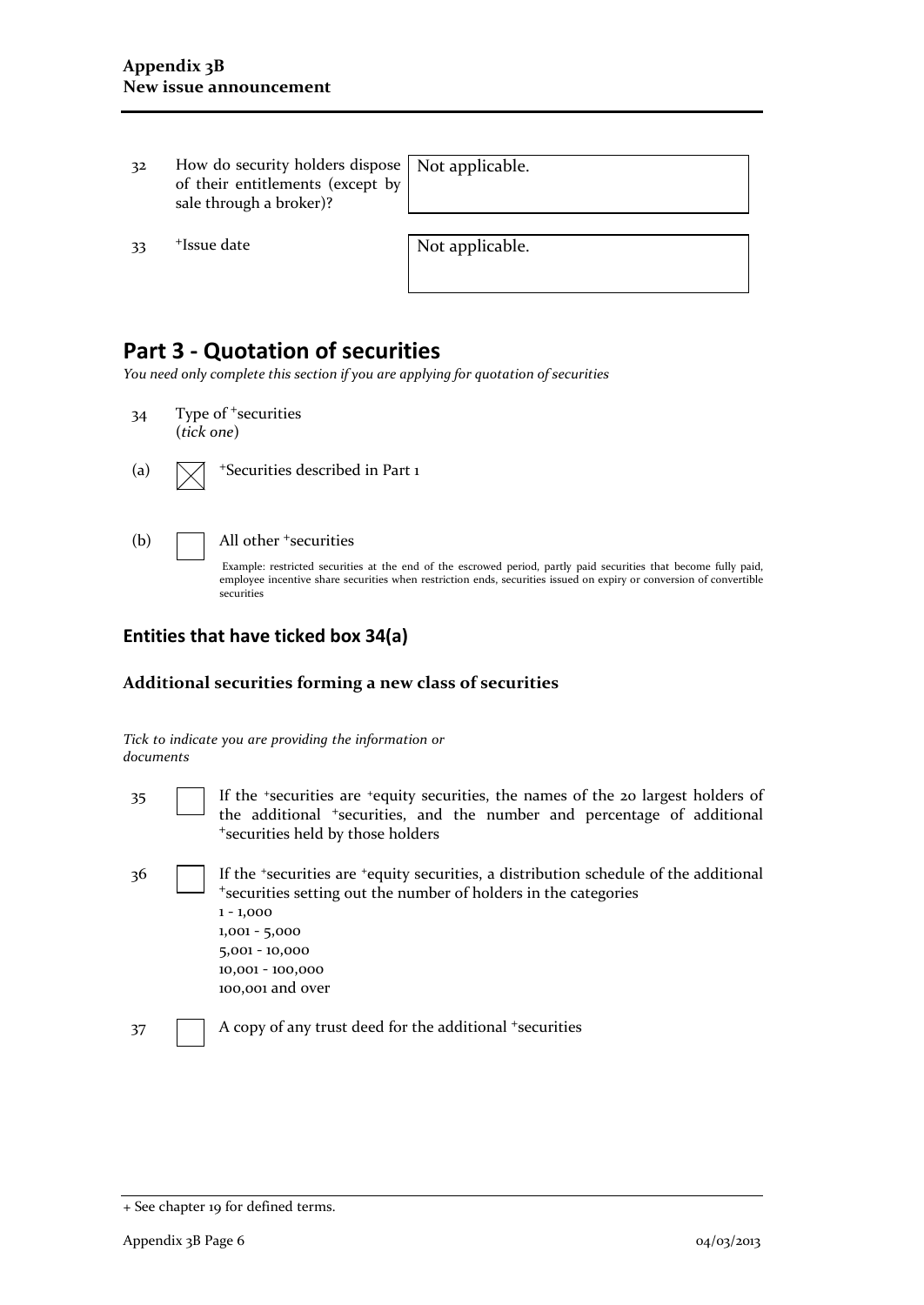# **Entities that have ticked box 34(b)**

| 38             | Number of <sup>+</sup> securities for which<br><sup>+</sup> quotation is sought                                                                                                                                                                                                                                                                                                                                             | Not applicable. |                    |
|----------------|-----------------------------------------------------------------------------------------------------------------------------------------------------------------------------------------------------------------------------------------------------------------------------------------------------------------------------------------------------------------------------------------------------------------------------|-----------------|--------------------|
| 39             | <sup>+</sup> Class of <sup>+</sup> securities for which<br>quotation is sought                                                                                                                                                                                                                                                                                                                                              | Not applicable. |                    |
| 40             | Do the <sup>+</sup> securities rank equally in<br>all respects from the <sup>+</sup> issue date<br>with an existing <sup>+</sup> class of quoted<br>*securities?                                                                                                                                                                                                                                                            | Not applicable. |                    |
|                | If the additional <sup>+</sup> securities do<br>not rank equally, please state:<br>the date from which they do<br>$\bullet$<br>the extent to which they<br>for<br>the<br>participate<br>next<br>dividend, (in the case of a<br>trust, distribution) or interest<br>payment<br>the extent to which they do<br>not rank equally, other than in<br>relation to the next dividend,<br>distribution<br>interest<br>or<br>payment |                 |                    |
| 41             | Reason for request for quotation<br>now<br>Example: In the case of restricted securities, end<br>of restriction period                                                                                                                                                                                                                                                                                                      | Not applicable. |                    |
|                | (if issued upon conversion of<br>another <sup>+</sup> security, clearly identify<br>that other 'security)                                                                                                                                                                                                                                                                                                                   |                 |                    |
|                |                                                                                                                                                                                                                                                                                                                                                                                                                             | Number          | <sup>+</sup> Class |
| 4 <sup>2</sup> | <sup>+</sup> class<br>of<br>Number<br>and<br>all<br><sup>+</sup> securities<br>quoted<br>on<br><b>ASX</b><br><sup>+</sup> securities<br>the<br><i>(including</i><br>in<br>clause 38)                                                                                                                                                                                                                                        | Not applicable. | Not applicable.    |

<sup>+</sup> See chapter 19 for defined terms.